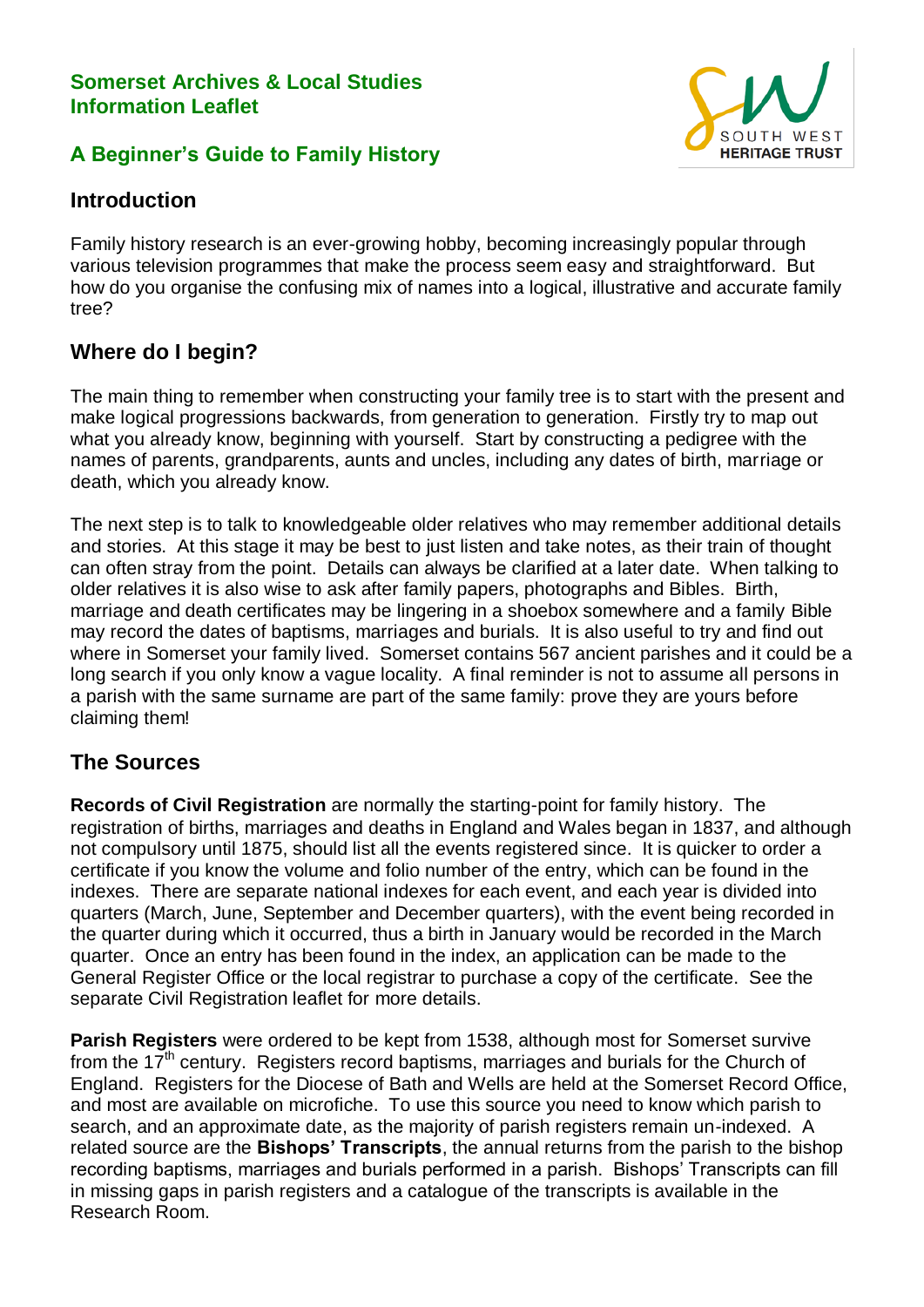Catholics and non-conformist religions also kept registers, and the leaflet about non-conformist records provides more details.

**Census returns** were first collected in 1801, but names were not recorded until 1841. From then the census has been taken every ten years (apart from 1941). The Somerset Heritage Centre holds microform copies of the returns for Somerset for 1841, 1851, 1861, 1871, 1881, 1891 and 1901 (but not the 1911 census). The census provides details of individuals, including their address, position in the family, age, sex, profession and place of birth. Surname indexes are available for the 1851 and 1891 Somerset census and a national index for 1881. For more details, see the separate Census leaflet.

**The International Genealogical Index (IGI)** has been compiled by the Church of the Later Day Saints from parish registers and other sources. It lists many baptism and marriage entries for the whole country. The index is arranged alphabetically by surname within each county. However, the IGI coverage for Somerset is poor with only 3% of entries for the years 1754- 1812 covered. Any entries found on the IGI need to be double-checked with original parish register entries to ensure accuracy. The index for Somerset is available on microfiche, and is also available online at [www.familysearch.org.](http://www.familysearch.org/)

**Wills** can be a very valuable source providing details about the person making the will and their families. Legacies are often bequeathed to wives, husbands, children or siblings. Letters of Administration were granted where a will was not written, and although less informative they often give the next of kin as the person appointed to administer the estate. Before 1858 wills were administered in church courts and after 1858 in civil courts and the Principal Probate Registry. Unfortunately, most of Somerset's wills were destroyed by bombing during World War II. Various indexes have been compiled to the wills still in existence as well as those that were destroyed. Please see the separate leaflet about wills for more details and ask staff for assistance with discovering whether a will still exists.

**Other family history sources** are also available, such as:

- Marriage licences, which often provide slightly more information than the parish marriage entries
- Settlement certificates and removal orders, which provide a rich source of information about the poor of a parish
- Quarter Sessions records, which deal with the criminal elements of society, along with bastardy, apprenticeship and licensing records
- Education records, which include the admission registers and log books for many schools in Somerset

More specific sources are also available if you know, for example, your ancestor worked on a large estate or had a profession. Please ask staff for assistance – we are always happy to help.

# **How to record your findings**

It is very important to keep a record of every source that you search, so that you do not go over the same material twice. The best way to do this is to write down the type of record, dates and reference number. Even if your search has been unsuccessful, it is useful to know that it produced no results.

Next find a cataloguing system that works for you. Possible techniques are a biographical sheet per person, recording important dates at the top of the page, names of spouse, parents, siblings and children, with space at the bottom for other interesting facts, or a system based on